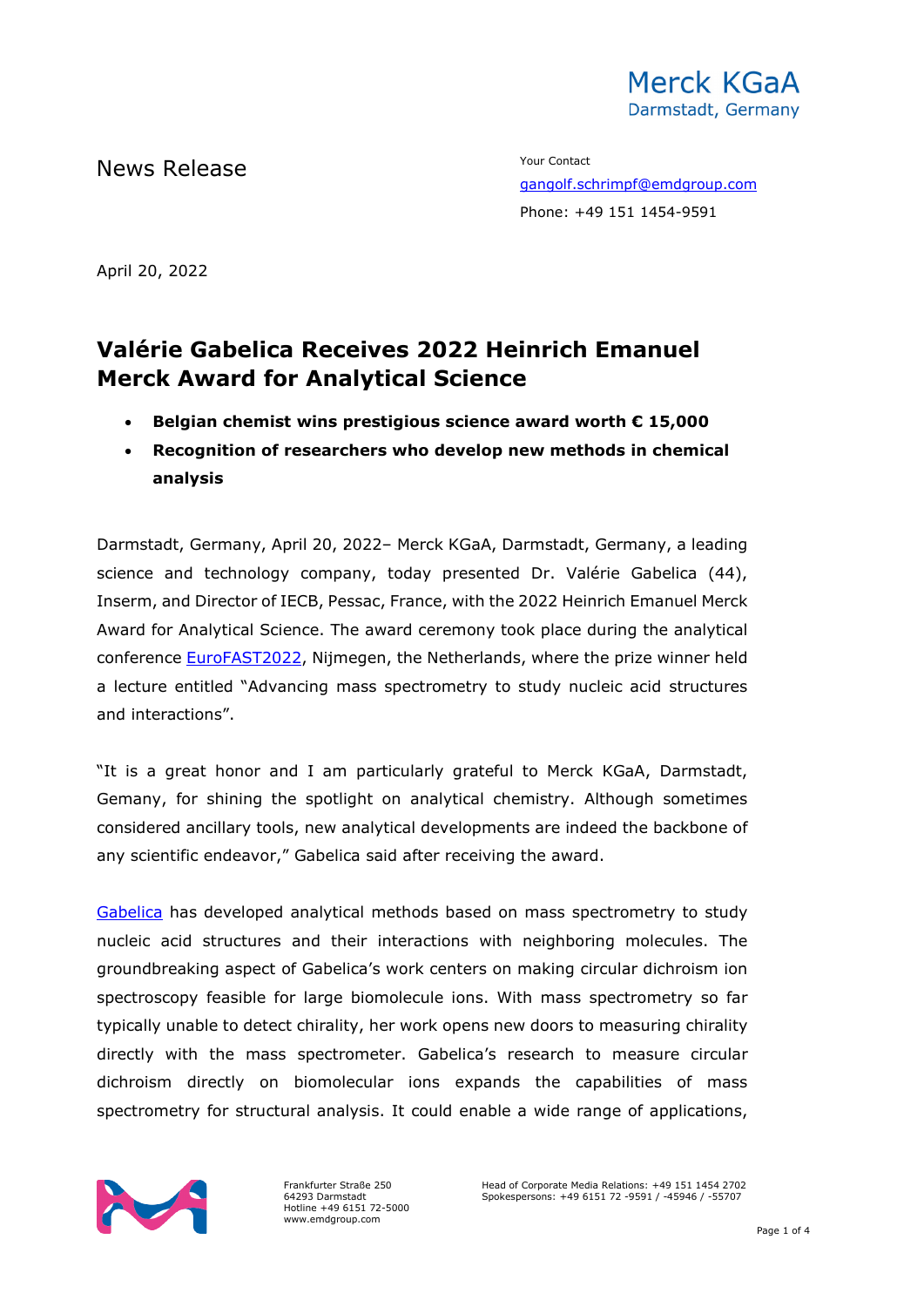## News Release

taking advantage of the mass separation and circularly polarized light to characterize other chiral molecules. She has achieved international acclaim with an [article](https://www.science.org/doi/10.1126/science.abb1822) published in the renowned trade magazine "Science".

This year's winner of the Heinrich Emanuel Merck Award for Analytical Science obtained a PhD in Chemical Sciences in 2002 at the University of Liège, Belgium. After a postdoc position as a Humboldt fellow at Goethe University in Frankfurt, Germany, Gabelica rejoined the Mass Spectrometry Laboratory at the University of Liège as a research associate in 2005. She then moved to the Institut Européen de Chimie et Biologie (IECB, Pessac, France) in 2013, where she is the current director, and became a research director at Inserm (Institut national de la santé et de la recherche médicale – French National Institute of Health and Medical Research).

"With her groundbreaking investigations revealing molecular interactions, Valérie Gabelica joins a prominent group of innovative Heinrich Emanuel Merck Award winners," said Ulrich Betz, Vice President Innovation at Merck KGaA, Darmstadt, Germany. "By directly assessing the chirality of any molecule already during mass spectrometry, the versatility of this technology has been greatly enhanced with potential further use in life science and drug discovery."

The Heinrich Emanuel Merck Award for Analytical Science, worth  $\epsilon$  15,000, has been recognizing scientists focusing on new methods in chemical analysis and the development thereof since 1988. The resulting applications are aimed at improving the quality of human life, for example in fields such as life, material and environmental sciences.

Apart from the award presented today, Merck KGaA, Darmstadt, Germany, recognizes science and scientists with many other awards. The latest addition to this is the [Future Insight Prize,](https://www.emdgroup.com/en/research/open-innovation/futureinsightprize_streaming.html) which was announced for the first time in July 2018 and will be awarded again in July of this year to researchers for their work on helping to combat climate change. Further research [grants and awards](https://www.emdgroup.com/en/research/grants-and-awards.html) from Merck KGaA, Darmstadt, Germany include, among others, the [Emanuel Merck Lectureship,](https://www.emdgroup.com/en/research/grants-and-awards/emanuel-merck-lectureship.html) the [Innovation Cup.](https://www.emdgroup.com/en/research/open-innovation/innovation-cup.html) and the [Alfred A Bader Award](https://www.emdgroup.com/en/research/grants-and-awards/alfred-r-bader-award-for-student-innovation.html) for student innovation.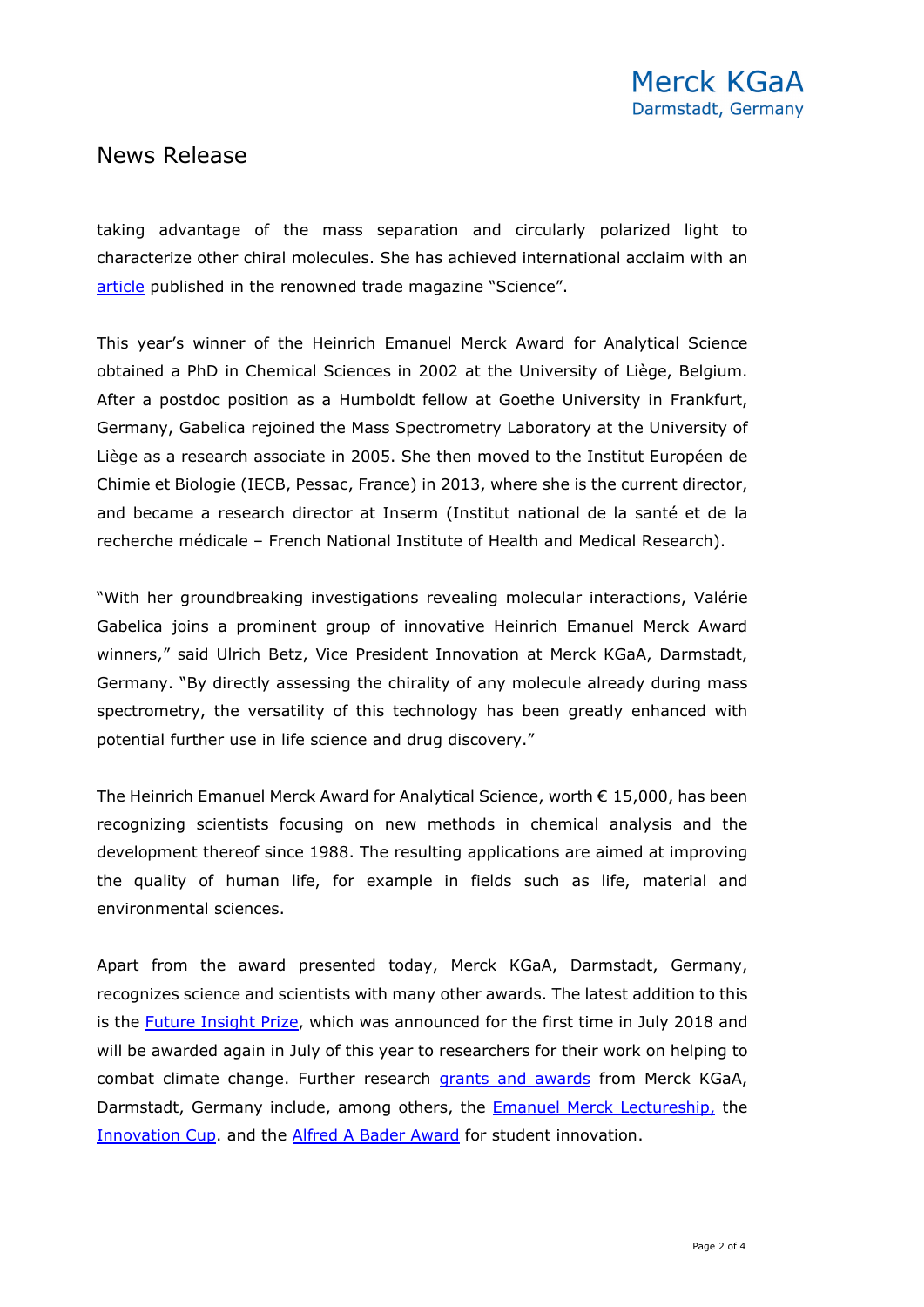## News Release

#### **Heinrich Emanuel Merck Award for Analytical Science**

Merck KGaA, Darmstadt, Germany, began granting the Heinrich Emanuel Merck Award in 1988 to mark the centennial of the first standardization of analytical methods by Dr. Carl Krauch, a Merck KGaA, Darmstadt, Germany, chemist. This list of the prizewinners documents the significance of the prize in the analytical sciences community, which has often laid the groundwork for important discoveries.

Winners of the Heinrich Emanuel Merck Award are:

| Name                       | Year | Institution, Country                    |
|----------------------------|------|-----------------------------------------|
| Dr. Valérie Gabelica       | 2022 | Inserm, IECB, Frankreich                |
| Prof. David Alsteens       | 2019 | Catholic University Leuven, Belgien     |
| Prof. Francesco Ricci      | 2017 | University of Rome, Italy               |
| Prof. Petra Dittrich       | 2015 | ETH-Zürich, Switzerland                 |
| Prof. Aaron Wheeler        | 2012 | University of Toronto, Canada           |
| Prof. Luisa Torsi          | 2010 | University of Bari, Italy               |
| Dr. Alexander Makarov      | 2007 | Thermo Fisher Scientific, Germany       |
| Prof. Shuming Nie          | 2007 | Emory University, Atlanta, USA          |
| Prof. Yoshinobu Baba       | 2004 | University of Tokushima, Japan          |
| Prof. Jonathan V. Sweedler | 2002 | University of Illinois, USA             |
| Prof. Norman Dovichi       | 2000 | University of Alberta, Canada           |
| Prof. Renato Zenobi        | 1998 | ETH-Zürich, Switzerland                 |
| Prof. D. Jed Harrison      | 1996 | University of Alberta, Canada           |
| Prof. Andreas Manz         | 1996 | Imperial College London, United Kingdom |
| Prof. Aviv Amirav          | 1993 | University of Tel Aviv, Israel          |
| Dr. Brian A. Bidlingmeyer  | 1990 | Millipore Corporation, USA              |
| Prof. Reinhard Niessner    | 1990 | Technical University München, Germany   |
| Prof. Mastaka Hiraide      | 1988 | University of Nagoya, Japan             |
| Prof. Otto S. Wolfbeis     | 1988 | University of Graz, Austria             |

#### **Heinrich Emanuel Merck (1794-1855)**

Heinrich Emanuel Merck was a direct descendant of Merck KGaA, Darmstadt, Germany's founder Friedrich Jacob Merck, who had received a privilege for a pharmacy—later known as Engel-Apotheke—in Darmstadt in 1668. Heinrich Emanuel Merck was occupied with research, which was unusual at the time. His teachers included the Erfurt pharmacist and reformer of the pharmaceutical field, Johann Bartholomaeus Trommsdorff, and the chemical analyst Martin Heinrich Klaproth, as well as the phytochemist Sigismund Friedrich Hermbstaedt. The latter two both lectured at the university in Berlin.

In 1816, Heinrich Emanuel Merck took over his father's pharmacy in Darmstadt, which his family had owned since 1668. Soon afterwards, Heinrich Emanuel Merck began working intensively on a new field of analytical chemistry at his lab in the pharmacy: alkaloids. His experiments to isolate and characterize the known alkaloids led to the start of bulk production in 1827, which enjoyed immediate success. In his "Cabinet of pharmaceutical and chemical innovations", Heinrich Emanuel Merck presented 16 alkaloids for scientific experiments to his fellow experts and doctors. Heinrich Emanuel Merck was well known among his customers for the purity of the alkaloids he sold.

In the year 1888 Dr. Carl Krauch (1853-1934), chief analytical chemist at the Darmstadt laboratories published the first analytical standard work, a narrow book titled "Testing chemical reagents for purity". In the same year, the company announced that from now on, only reagents would be introduced to the market that complied with Krauch's purity criteria described in this book. This was the birth-hour of the reagents of guaranteed purity, and at the same time it was the beginning of modern thinking in analytical chemistry.

All Merck KGaA, Darmstadt, Germany, press releases are distributed by e-mail at the same time they become available on the EMD Group website. In case you are a resident of the USA or Canada, please go to [www.emdgroup.com/subscribe](https://www.emdgroup.com/en/media-center/press-release-subscription.html) to register online, change your selection or discontinue this service.